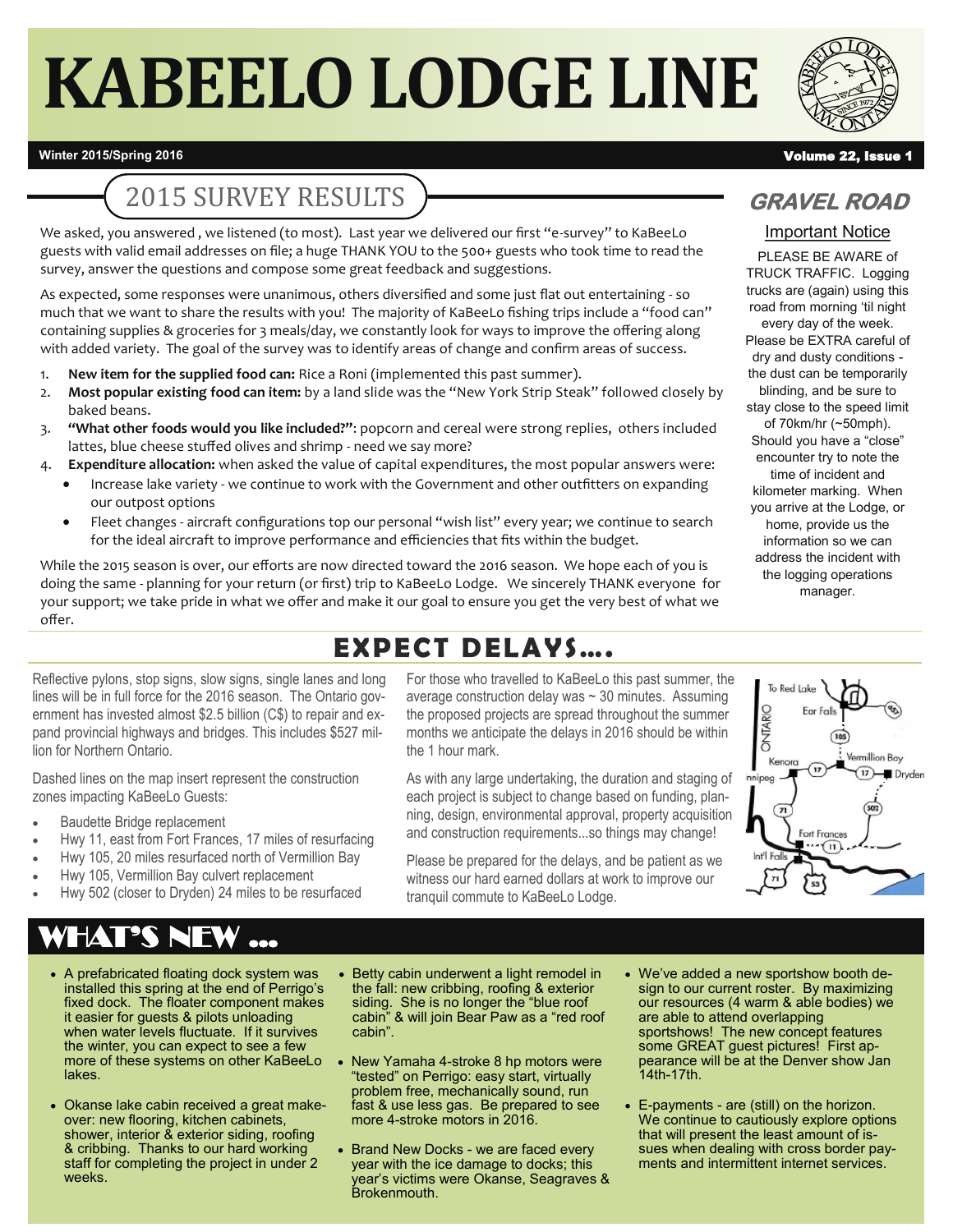2015 HUNT NEWS

#### **Bear Hunt**

2015 produced another great bear hunt season! The average bear was over 200lbs, harvested on the cusp of dusk. Harvest rate was 60% —slightly lower than last year as a result of some late season hunters...historically the prime hunt season is late August into early September.

#### **Grouse Hunt**

Happy Hunters is all we can say! This year's bird hunters made good use of dogs and ATV's, each of which paid off with realized daily limits followed by quality fishing. A large THANK YOU to Frank Grazzini who donated 3

### *Cost of Business ...*

This past Season generated a pleasant uptick in business: the return of loyal guests, group sizes slowly increasing, people revisiting after a lengthy hiatus and improved exchange rates.

On the heels of these gains were the usual cost increase suspects…..staff salaries, meat & food prices, land use permit rates, aircraft maintenance and general improvements. Some of you may have even noticed faster Wi-Fi speeds at the Main Base (3 Mbps to 5 Mbps) which sadly didn't come for free.

How does this all play out for 2016? • We're happy to announce there is NO price increase for the "extra

this spring. **Moose Hunt**

to shoot.

they develop.

than 3% over the 2015 rates. In light of this increase, don't forget to take advantage of the following **discounts and promotions**:

outpost days", however, the fishing package prices will increase less

- Up to 75% for kids under 18
- Reserve for next season when you come off the lake to guarantee current season's price
	- Discounts for groups of 10 or more adults

 Free trip for the angler who lands the front cover of our brochure. Requirements: no sunglasses, smiling, nice backdrop, no shadows & MUST be wearing KaBeeLo apparel (no Photoshop)

We are optimistic these conditions keep their momentum for the 2016 season so we can continue to improve upon existing structures and acquire new structures. THANKS for your business, support and un-

derstanding!

species of grouse to KaBeeLo Lodge, the birds will be mounted and displayed at the Main Base Lodge building

The fall weather provided cooler nights for a more successful Moose Harvest. This year's bull was 47" Nice work! Several moose were sighted throughout the hunt period within the 600-700ft range, consequently too far

The Ontario Ministry continues to adjust Moose tag allocations due to the declining Moose population in various hunt zones. Updates will be communicated as

### **Contact Us**

Give us a call for more information about our services and products

#### **KaBeeLo Lodge** PO Box 189

Prior Lake, MN 55372

800.233.2952 *(year round)* 952.447.2952 *(winter)* 807.222.3246 *(summer)*

info@kabeelo.com www.kabeelo.com

Be sure to follow us on:



# SPORTSHOWS

*We'd love to see you and your family at one, or all, of our sportshow venues!* 

- $\Rightarrow$  *St. Paul, MN* | *Sportsmen's Show:* January 14-17, River **Center**
- *Denver, CO | Sportsmen's Expo*: January 14-17, Co Convention Center

 *Green Bay, WI | All-Canada Show:*  January 21-24, Radisson Conference Center

- *Kansas City, MO | Boat & Sportshow:* January 21-24, Bartle Hall
- $\Rightarrow$  Omaha, NE | *Sportshow:* February 25-28, CenturyLink **Center**
- *Minneapolis, MN | Northwest Sportshow:*  March 30 - April 3. Convention Center

**Housekeeping Notes:**

- Please don't throw fish guts in the lake! Put them on the shore away from the cabin
- $\implies$  Outpost cabins PLEASE clean them for incoming guests

# **BORDER CROSSING ?**

When in doubt, or asked, declare it ! Below are some details to be aware of before crossing.

- Inadmissibility to Canada:
	- Criminality in or out of Canada (i.e. DUI)
	- Human rights violation
	- Organized crime
	- Financial reason
	- Misrepresentation
	- Non-compliance with the Immigration and Refugee Protection Act
- Charged but not yet convicted? Can be deemed inadmissible by the interviewing officer.
- If convicted of a crime, for which conviction in Canada is less than 10 years, individual is admissible to Canada 10 years after sentencing is complete (ex. 10 years after you are community service)
- US citizens need a passport to go back to the states
- Pets: need rabies certificates and tags Info can be found under the Canadian Food Inspection Agency
- Alcohol & tobacco INTO Canada (per person):
	- 40 oz liquor, or 24 (12 oz) cans of beer or 1.5L wine
	- 200 cigarettes, 50 cigars, 200g tobacco & 200 tobacco sticks
	- Person must be of age in the province that they are entering
	- DUTY: You can bring 5 cases of beer and 45L liquor in excess of any personal exemption if you pay duties and taxes.
	- ATV's, side-by-sides etc must be free of excessive mud to avoid soil contamination

*Tipping Policy: Over the past several seasons we have been asked many times about our "tip" policy at KaBeeLo Lodge. Our hope is that when asking about the policy it is in response to better than expected service from our staff and ourselves. Even though each staff member does receive a regular salary we are convinced that superior service deserves a little extra (tip). In light of this philosophy we can offer the following guidelines: "tip the individual"; put the "tip(s)" in the office tip box; or, leave it with Allysson, Erik, Ann or Harald with distribution instructions.*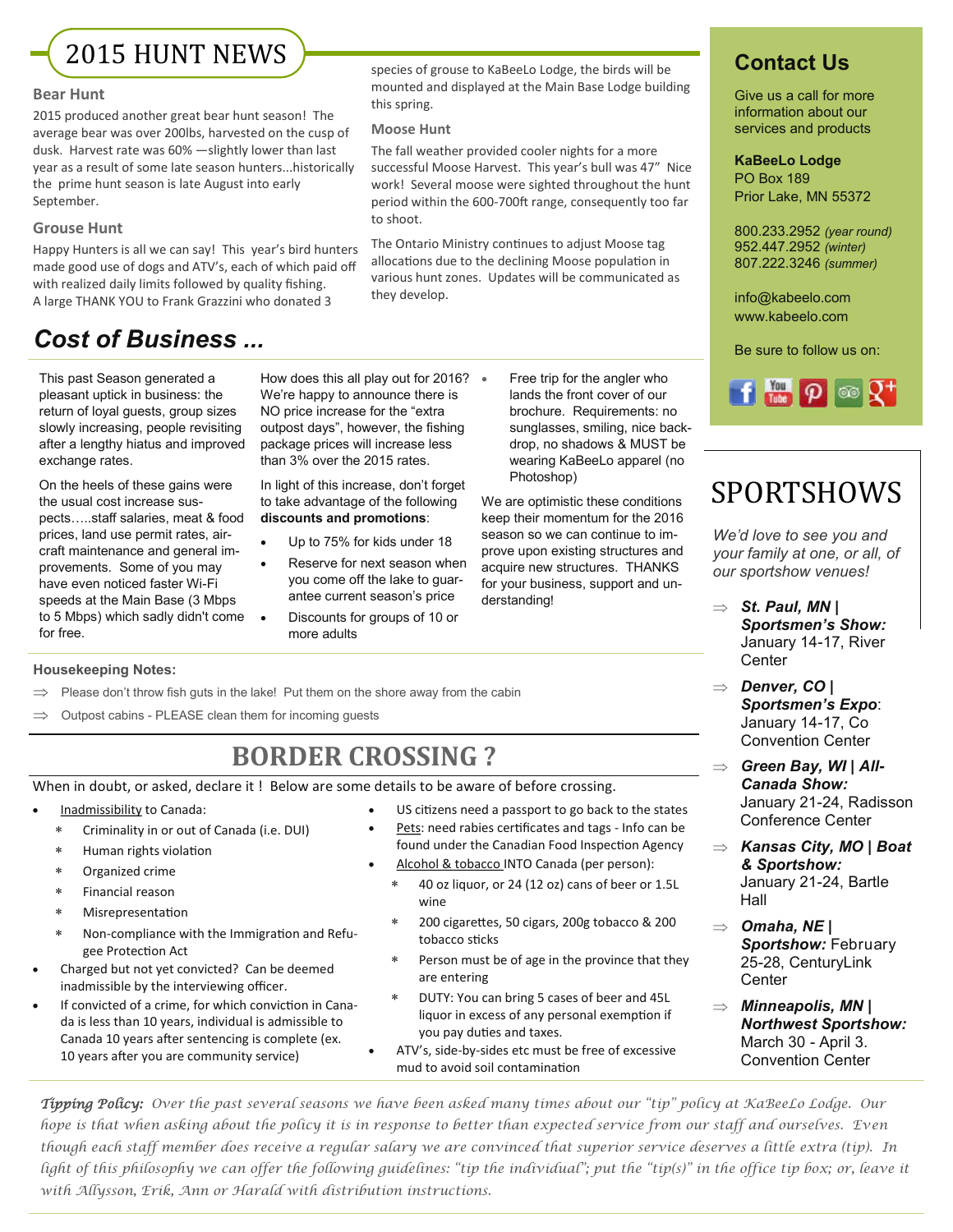*Pilot Spring Bear Hunt*: *Announcements have been made by the Ontario Government around a Spring Bear Hunt pilot project. Initially cancelled in 1999, significant research has presented justification for a pilot project to measure the sustainability of a reinstated spring hunt. The*